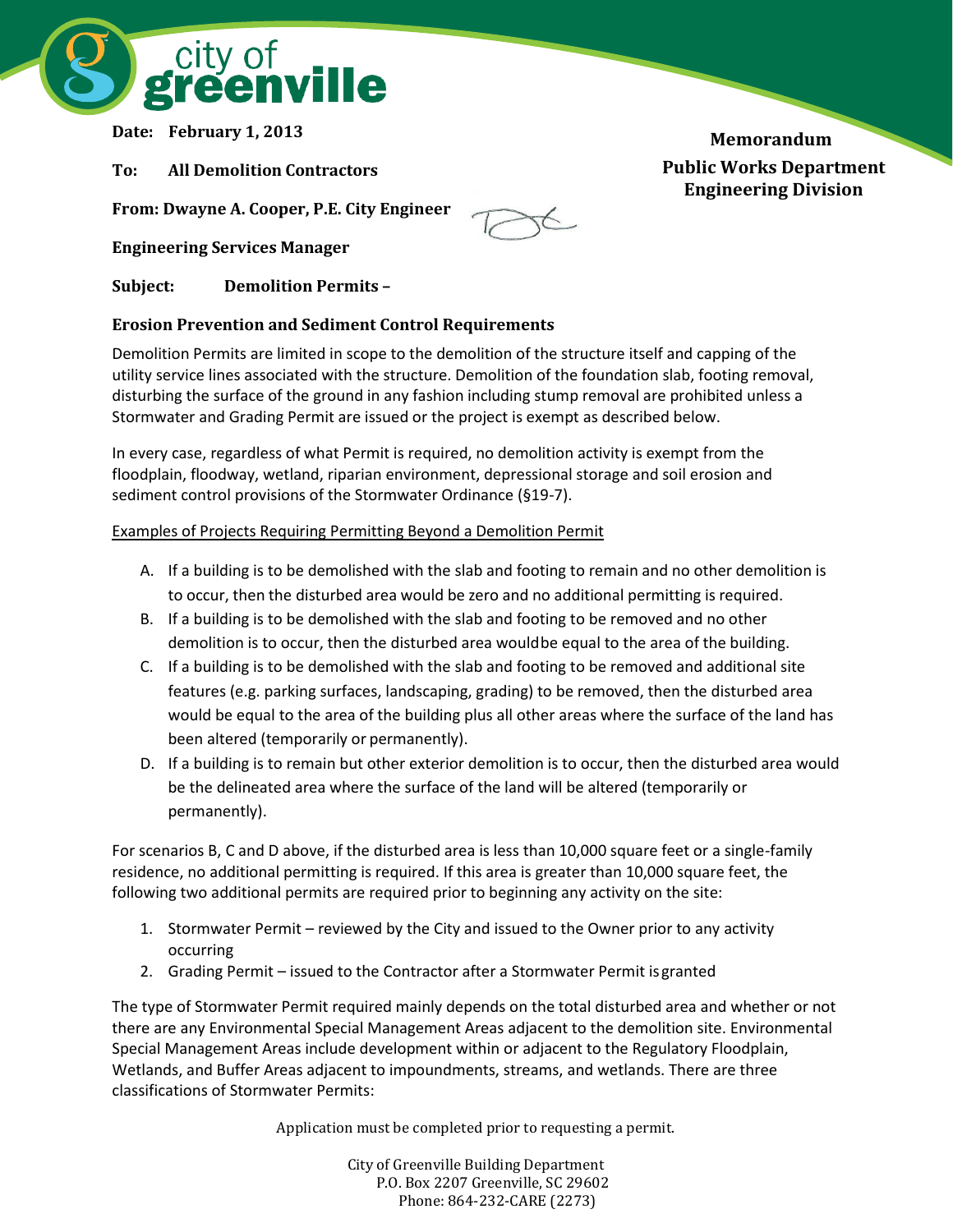

- 1. Soil Erosion and Sediment Control Permit (land disturbance of 10,000 square feet but less than 1 acre)
- 2. Minor Permit (land disturbance of 1 acre but less than 2 acres)
- 3. Major Permit (land disturbance of 2 acres or more or adjacent to an Environmental Special Management Area)

More information regarding submittal requirements can be found on the Environmental Bureau website[: http://www.greenvillesc.gov/PublicWorks/Stormwater.aspx](http://www.greenvillesc.gov/PublicWorks/Stormwater.aspx)

The type of Grading Permit required depends on the total disturbed area. There are two classifications of Grading Permits:

- 1. Type II (land disturbance less than  $\frac{1}{2}$  acre)
- 2. Type I (land disturbance greater than  $\frac{1}{2}$  acre)

The following are the minimum Erosion Prevention and Sediment Control Requirements for the City of Greenville applicable for every demolition project regardless of scope:

- 1. Sediment and erosion control devices shall be installed and functioning prior to beginning any project earth disturbing activities.
- 2. All sediment and erosion controls shall be inspected until construction is complete, the site is permanently stabilized.
- 3. All erosion control devices shall be properly maintained during all phases of construction until the completion of all construction activities and all disturbed areas have been permanently stabilized. Additional control devices may be required during construction in order to control erosion and/or offsite sedimentation. All temporary control devices shall be removed once construction is complete and the site is permanentlystabilized.
- 4. All sediment and erosion control devices shall be inspected once every seven (7) calendar days. Damaged, ineffective, or incorrectly installed devices shall be repaired or replaced, as necessary, within 48 hours of identification.
- 5. If existing BMPs need to be modified or if additional BMPs are necessary to comply with the requirements of the Ordinance and/or SC's Water Quality Standards, implementation must be completed before the next storm event whenever practicable.
- 6. Stabilization measures shall be initiated as soon as practicable in portions of the site where construction activities have temporarily or permanently ceased, but in no case more than fourteen (14) days after work has ceased, except as stated below:
	- a. Where stabilization by the 14th day is precluded by snow cover or frozen ground conditions stabilization measures must be initiated as soon as practicable.
	- b. Where construction activity on a portion of the site is temporarily ceased and earth disturbing activities will be resumed within 14 days, temporary stabilization measures do not have to be initiated on that portion of the site.
- 7. The site shall be considered permanently stabilized when all surface disturbing activities are complete and either of the two following criteriais met:

Application must be completed prior to requesting a permit.

City of Greenville Building Department P.O. Box 2207 Greenville, SC 29602 Phone: 864-232-CARE (2273)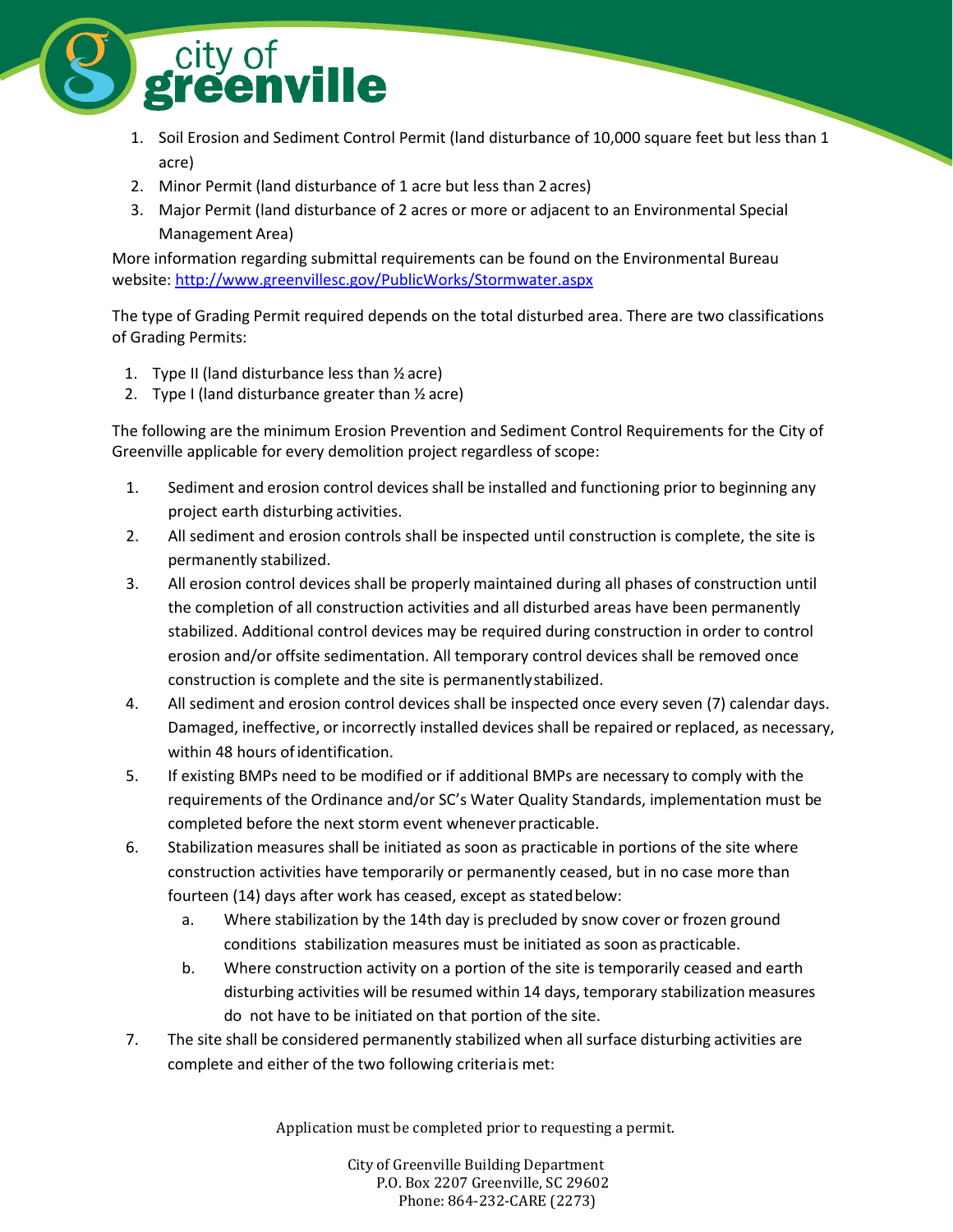a. A uniform (e.g., evenly disturbed, without large bare areas) perennial vegetative cover with a density of 70% of the native background vegetative cover for the area has been established on all unpaved areas and areas not covered by permanent structures, or

- b. Equivalent permanent stabilization measures (such asriprap, gabions, or geotextiles) have been employed.
- 8. A stabilized construction entrance shall be installed and maintained on the project site. Storm water inlet protection shall be provided for all inlets (upstream and downstream) within 50 ft. of the construction entrance or disturbance (on both sides of the public roadway).
- 9. All existing and new storm water structures, affected by this project, shall be inspected and maintained clean of accumulated demolition debris orsediments.

city of<br>**reenville** 

- 10. Disposal of all recovered sediments and construction debris shall be in accordance with all applicable City, State and Federal Regulations. No sediment or construction debris shall be flushed down the storm water system.
- 11. During the course of construction activities, erosion and sediment controls shall be used to prevent tracking of mud and/or sediment accumulation on public roadways (including street gutters), sediment laden runoff from entering into existing storm water system inlets or depositing on adjacent properties, and airborne dust migration off-site. The contractor shall daily remove mud/soil from pavement, by sweeping or vacuuming, as may be required.
- 12. To secure the project site, locate limits of construction, protect areas that are to remain undisturbed, and prevent migration of construction debris, orange construction fencing shall be installed around areas not requiring silt fencing. Any accumulation of construction debris on public roadways or adjacent properties shall be removed within 24 hours. Care shall be taken when installing construction fencing to not obscure oncoming traffic at intersections, adjacent driveways and the project constructionentrance.
- 13. Provide silt fence and/or other control devices, as may be required, to controlsoil erosion during utility construction. All disturbed areas shall be cleaned, graded, and stabilized immediately after the utility installation.
- 14. Silt fence shall be installed along lines of equal elevation. Silt fencing shall be installed no closer than 5 feet downhill from the toe of anyslope.
- 15. All Waters of the State (WoS), including wetlands, are to be flagged or otherwise clearly marked in the field prior to beginning any activity.
- 16. Project setback buffers shall be located a minimum of 30 ft. measured from the top of stream bank or edge of wetland, unless otherwise approved by the City Engineer. All setbacks shall be clearly delineated on the erosion prevention and sediment control plans.
- 17. A single row of silt fencing shall be installed along all setback buffers that meet the minimum requirements.
- 18. A double row of silt fencing shall be installed in all areas where a minimum setback buffer cannot be maintained between the disturbed area and the water body or wetland. Double row of silt fencing shall be placed no closer than 5 ft. downhill from the toe of any fill area and a minimum of 5 ft. spacing shall be maintained between silt fence rows. A minimum 5 ft. buffer should be maintained between the last row of silt fence and all water bodies and wetlands.

Application must be completed prior to requesting a permit.

City of Greenville Building Department P.O. Box 2207 Greenville, SC 29602 Phone: 864-232-CARE (2273)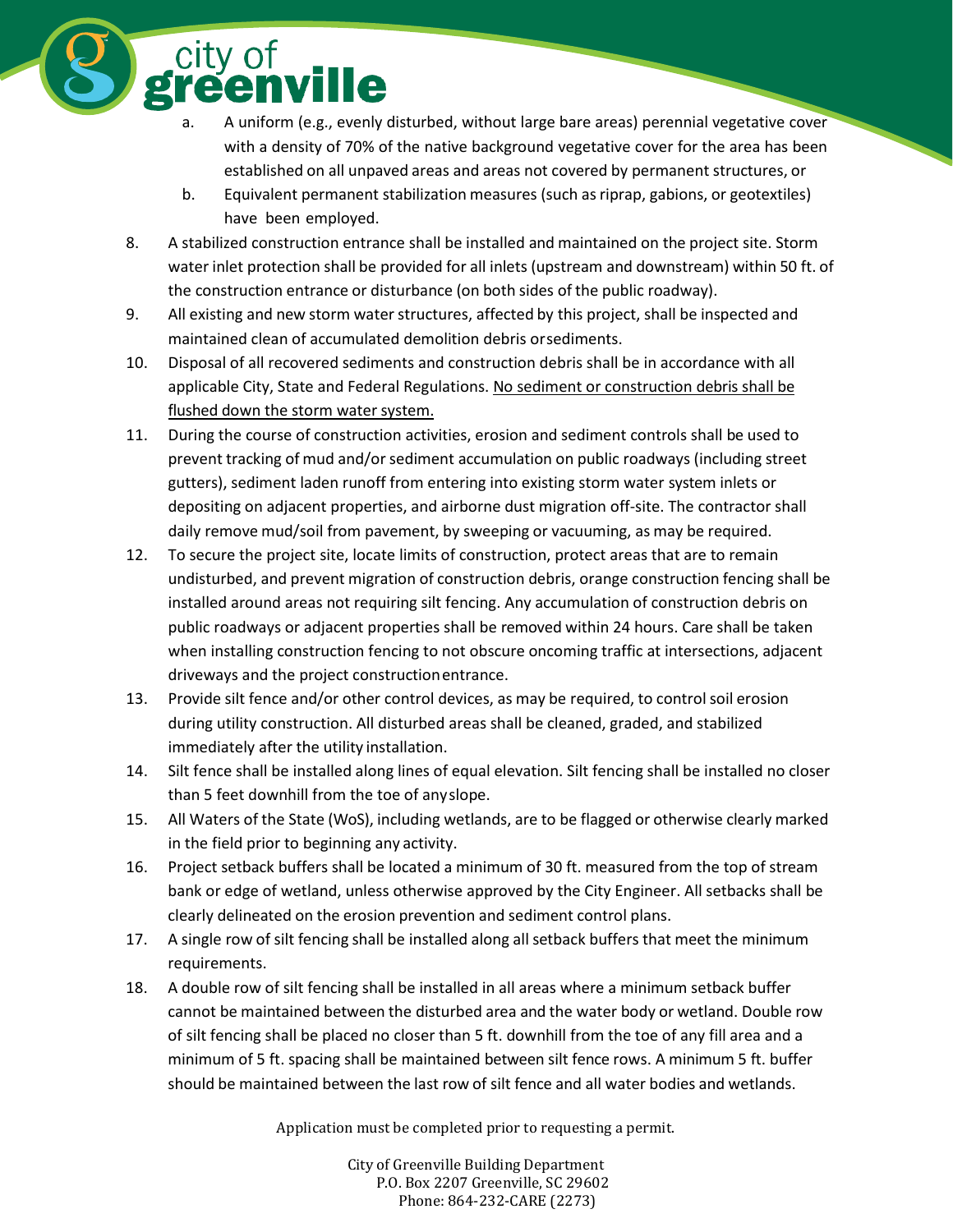city of<br>**greenville** 

- 19. Stockpiles of useable or waste materials shall be surrounded by a row of silt fence at all times. Stockpiles that are undisturbed for more than fourteen (14) days shall have appropriate stabilization measures installed. Stockpiles shall be placed a minimum of 50 feet away from stormwater flows, stormwater inlet structures, drainage courses, adjacent property and public roadways.
- 20. Litter, construction debris, oils, fuels, building products with significant potential for impact (such as stockpiles of freshly treated lumber), and construction chemicals that could be exposed to storm water must be prevented from becoming a pollutant source in stormwaterdischarges.
- 21. Temporary diversion berms, ditches, or slope drains shall be provided for all slopes 3:1 or steeper and as otherwise needed during construction to protect areas from upslope runoff and/or to divert sediment laden water to appropriate traps or stableoutlets.
- 22. Slopes 3:1 or steeper and/or exceeding eight (8) vertical feet shall be stabilized with staked in place sod or synthetic/vegetative mats in addition to hydro seeding as soon as practical but no more than 7 calendar days after land disturbing activities on the slope have permanently or temporarily ceased
- 23. Cat track or surface roughening is required for all slopes 3:1 or steeper prior to seeding and lying of synthetic or vegetative mats. Cat tracking or surface roughening shall produce a surface with furrows running cross slope, parallel with slope contours, and perpendicular to surface runoff.
- 24. Portable toilet facilities shall not be located within 20 feet of any storm water structure and/or 50 feet of any water course, wetland area, stream, floodplain, or lake.
- 25. The following discharges are prohibited:
	- a. Wastewater from washout of concrete, unless managed by an appropriatecontrol
	- b. Wastewater from washout and cleanout of stucco, paint, form release oils, curing compounds and other constructionmaterials
	- c. Fuels, oils, or other pollutants used in vehicle and equipment operation and maintenance
	- d. Soaps or solvents used in vehicle and equipment washing duringconstruction.
- 26. Minimize the discharge of pollutants from equipment and vehicle washing, wheel wash water, and other wash waters. Wash waters must be treated in a sediment basin or alternative control that provides equivalent treatment prior to discharge.
- 27. Minimize the discharge of pollutants from dewatering of trenches and excavated areas. These discharges are to be routed through appropriate BMPs(sediment basin, filter bag, etc.).

In addition, all performance, inspection, and record keeping requirements in conformance with SCDHEC NPDES Construction General Permit SCR100000 and SC Standards for Storm Water Management and Sediment Reduction Regulation R72-300 thru R72-316 shall be met.

Application must be completed prior to requesting a permit.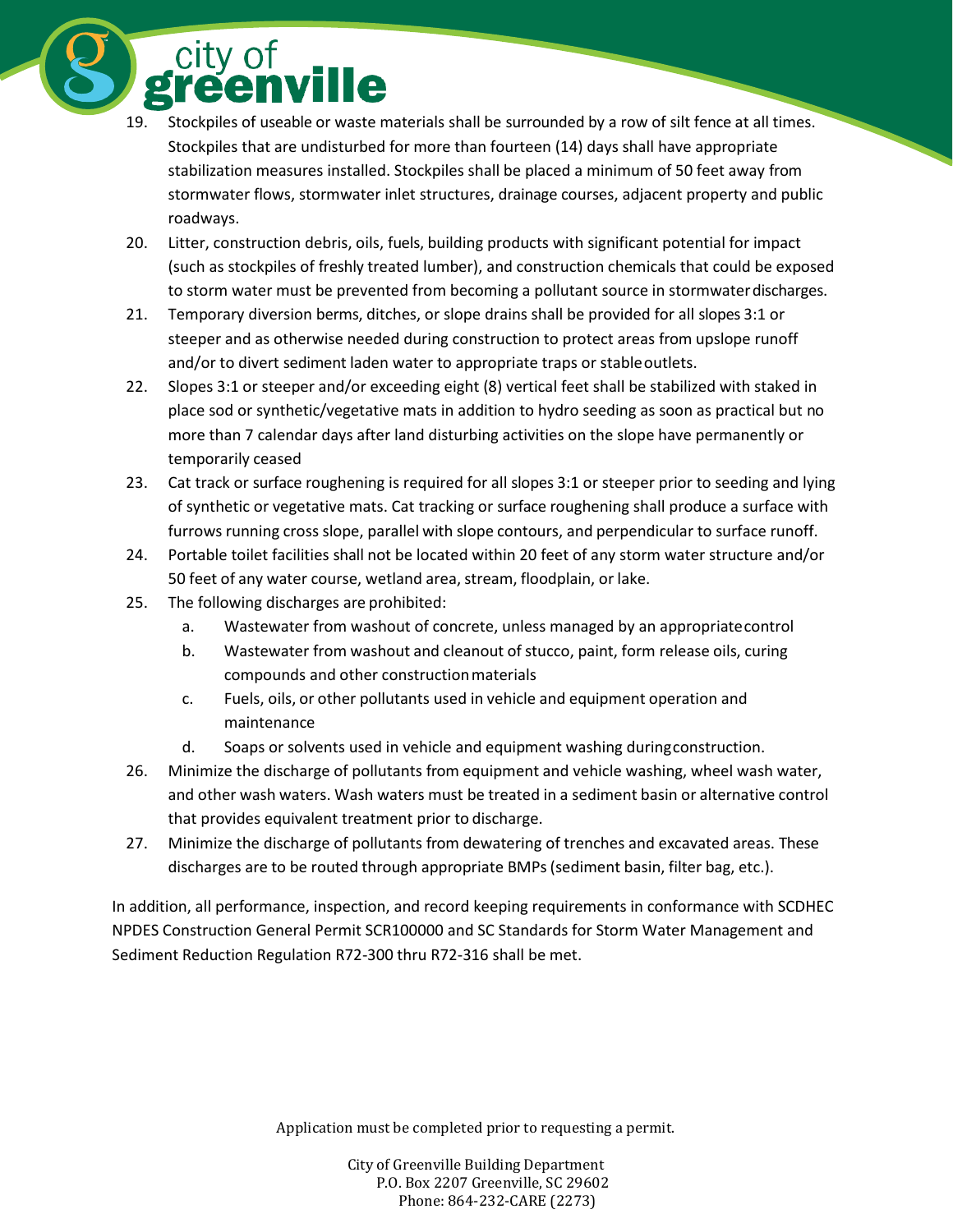| city of<br><b>greenville</b>                                                      |                                                 |
|-----------------------------------------------------------------------------------|-------------------------------------------------|
| <b>Demolition Application</b>                                                     |                                                 |
|                                                                                   | For Office Use Only:                            |
|                                                                                   |                                                 |
|                                                                                   |                                                 |
|                                                                                   |                                                 |
| Use:                                                                              |                                                 |
| Single Family<br>Multi Family                                                     | <b>Duplex</b><br>All other commercial buildings |
|                                                                                   |                                                 |
| Square                                                                            |                                                 |
|                                                                                   |                                                 |
| Total square feet of area to be disturbed by grading or demolition ______________ |                                                 |
| Cost of job (Contract Amount): \$                                                 |                                                 |

#### **Required Inspections**

Please call 467-4559 or 467-4560 for inspection. Sewer must be capped and visually inspected. All debris must be removed from site. Call for inspection 24 hours in advance. Failure to obtain the required inspections shall deem the permit holder to be in violation of The City Code of Ordinances. Contractor is responsible for DHEC requirements including asbestos survey and notification. Contact DHEC directly for more information.

#### **Demolitions**

Section 6-63 Penalty: Any person who shall violate any provision of the code adopted by the provisions of this article shall be deemed guilty of a misdemeanor and shall be punished as provided in Section 1-5; Each day such violation continues shall be deemed a separate offense. Current fine is \$1205.00, per day for continuing violations.

Application must be completed prior to requesting a permit.

City of Greenville Building Department P.O. Box 2207 Greenville, SC 29602 Phone: 864-232-CARE (2273)